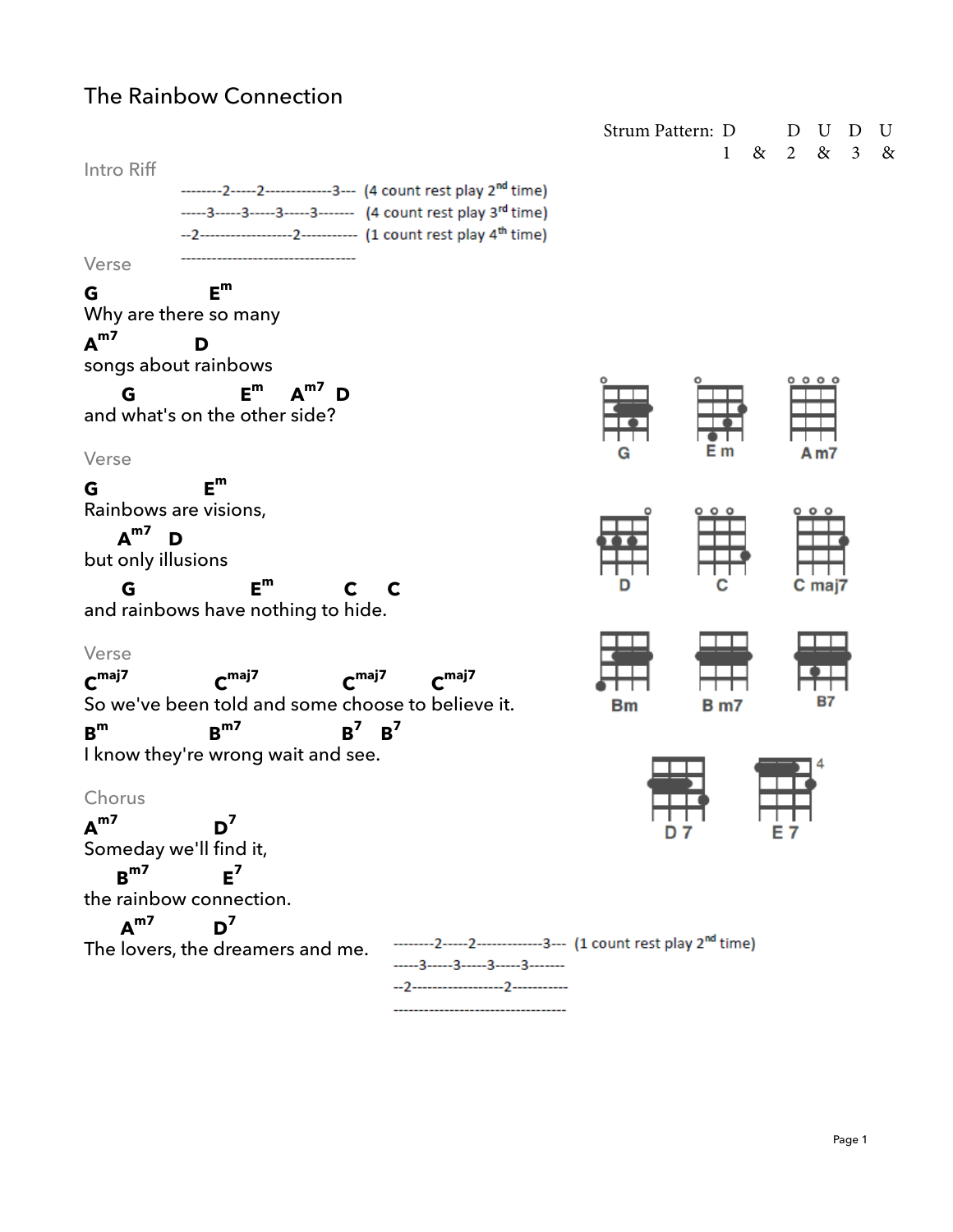Verse

**G** Who said that every wish **Em** would be heard and answered **Am7 D** when wished on the morning star? **G Em Am7 D** Verse **G** Somebody thought of that **Em** and someone be lieved it. **Am7 D G** Look what it's done so far. **Em C C** Verse **Cmaj7** What's so amazing that keeps us stargazing **Cmaj7 Cmaj7 Cmaj7 Bm** what do we think we might see ? **Bm7**  $B^7$   $B^7$ Chorus **Am7** Someday we'll find it, **D7** the rainbow con nection. **Bm7 E7** The lovers, the dreamers and me. **Am7 D7 G**

#### Verse

**D** All of us under its spell. **Em G C D E**♭ **E**♭

We know that it's proba bly magi c.